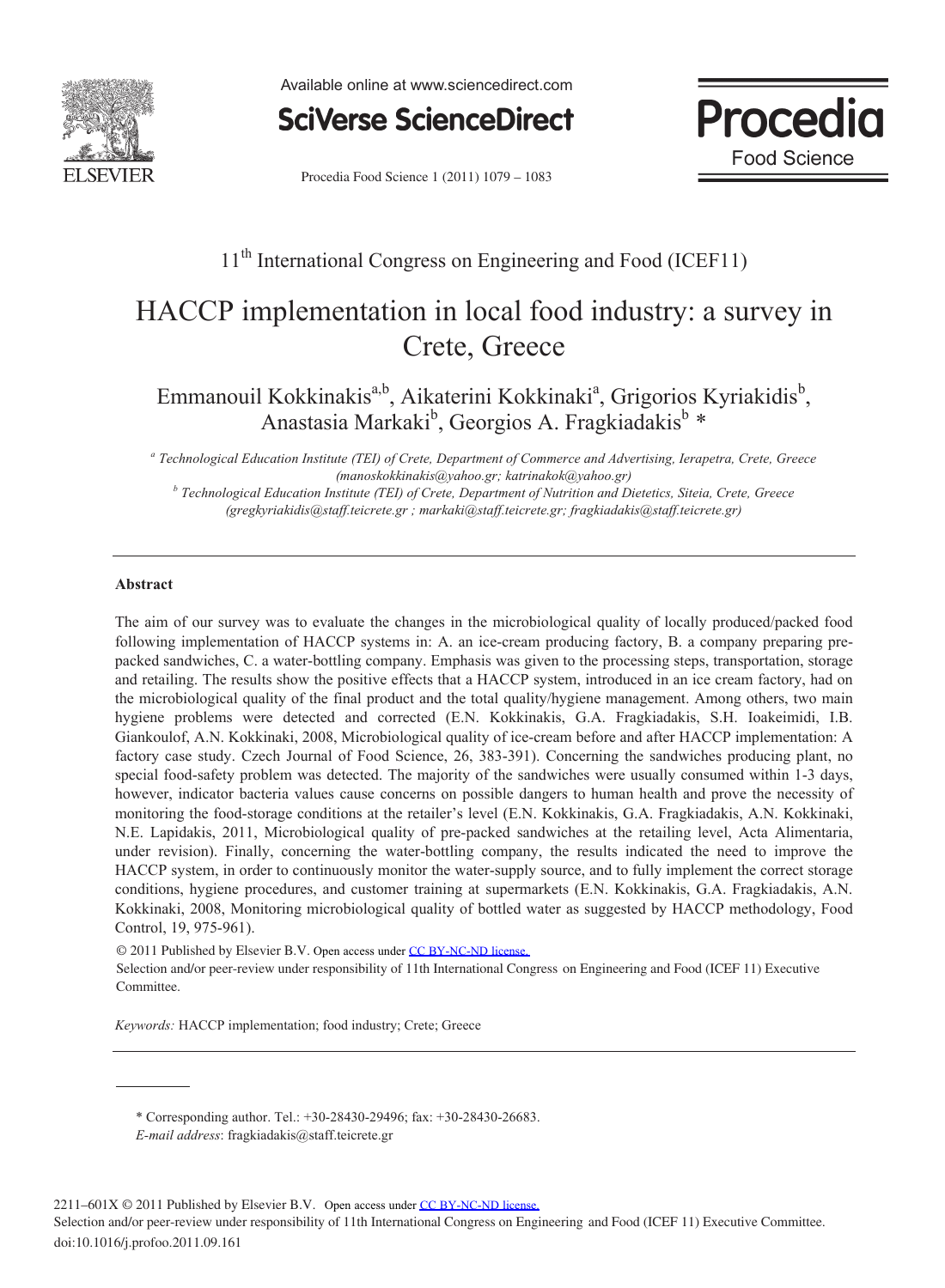#### **1. Introduction**

Small food-processing companies contribute substantially to the production, manufacture and retail of food in the periphery of most countries. For Crete, a leading destination depending on tourism and on the agro-food sector, the high quality/safety and prestige of the food offered in the island is crucial, in order to preserve the international recognition on the brand name "Crete" and on the "Cretan diet" healthy lifestyle.

The aim of our survey/study was to evaluate the actual changes to the microbiological quality of locally produced/packed food following the implementation of Hazard Analysis Critical Control Points (HACCP) systems in three different local enterprises: a. an ice cream producing factory, b. a company preparing pre-packed sandwiches, c. a water bottling company. Emphasis was given to the food processing steps, end-product transportation, storage and retailing.

#### **2. Materials & Methods**

We applied mainly Association of the Official Analytical Chemists (AOAC), and International Organization for Standardization (ISO) reference-methods, using the recommended pre-enrichments and selective enrichments; in addition, other methods as i.e. Petrifilm [1-4]. These methods were repeatedly utilized in our labs as routine procedures and were retained generally the same among several presented studies [1-4], to provide more comparable results.

#### **3. Results & Discussion**

The results of our survey show the extent of the positive effects that a Hazard Analysis Critical Control Points (HACCP) system, introduced in **an ice-cream factory**, had on both the microbiological quality of the final product as well as on the total quality/hygiene management. Among others, two main hygiene problems concerning the presence of the pathogen *Staphylococcus aureus* in the final product and the contamination of the mains-supply water with *Enterococcus faecalis* were detected and corrected [1].

The **bacterium** *S. aureus* is a most important agent of dairy products quality-deterioration worldwide. According to directive 92/46/EEC, for 5 ice cream samples representing 1 lot, all should contain *S. aureu*s less than 100 CFU/g (Colony Forming Units per gram); however 3 should be at the satisfactory level of < 10 CFU/g, only 2 at the acceptable  $10-102$  CFU/g, and none  $> 102$  CFU/g. Within the 3 ice cream lots we tested (3 lots vs. 5 samples each) before HACCP: one lot had 5 samples containing *S. aureus* (2 < 102  $CFU/g$ ,  $3 > 102$  CFU/g); one lot had 7 positive samples  $(3 < 102$  CFU/g,  $4 > 102$  CFU/g); and one lot had 9 positive samples (6 < 102 CFU/g, 3 > 102 CFU/g). Overall, none of the three lots tested before HACCP was within 92/46/EEC requirements. However, after HACCP introduction, all samples, from 3 more lots tested, were found negative for *S. aureus* [1].

In this case study, **mains-supply water** was found contaminated with *E. faecalis*, possibly due to problems in the local water-supply pipelines system. Following HACCP implementation that introduced water-sanitation techniques (water chlorination, with free residual chlorine 0.2–0.4 ppm), the water used for the ice cream production and for personnel's washing were found microbiologically safe, and of potable quality. Active carbon filters were fitted into the water lines supplying ice cream ingredient tanks, to hold any residual chlorine from affecting the ice-cream sensory characteristics.

**Microbial contamination of personnel's hands** and surface samples (*Escherichia coli*, Total coliforms, and Aerobic Plate Counts) decreased after HACCP implementation (Figure 1), indicating that the introduction of personnel's training programs and Good Hygiene Practices (GHP) along with on the job training had a beneficial effect on the personnel's general hygiene. Plastic ice cream containers were found lowly contaminated, both before and after HACCP implementation (Figure 1). Further linkage of the HACCP system introduced in the factory to quality management systems, such as ISO 9001:2000, can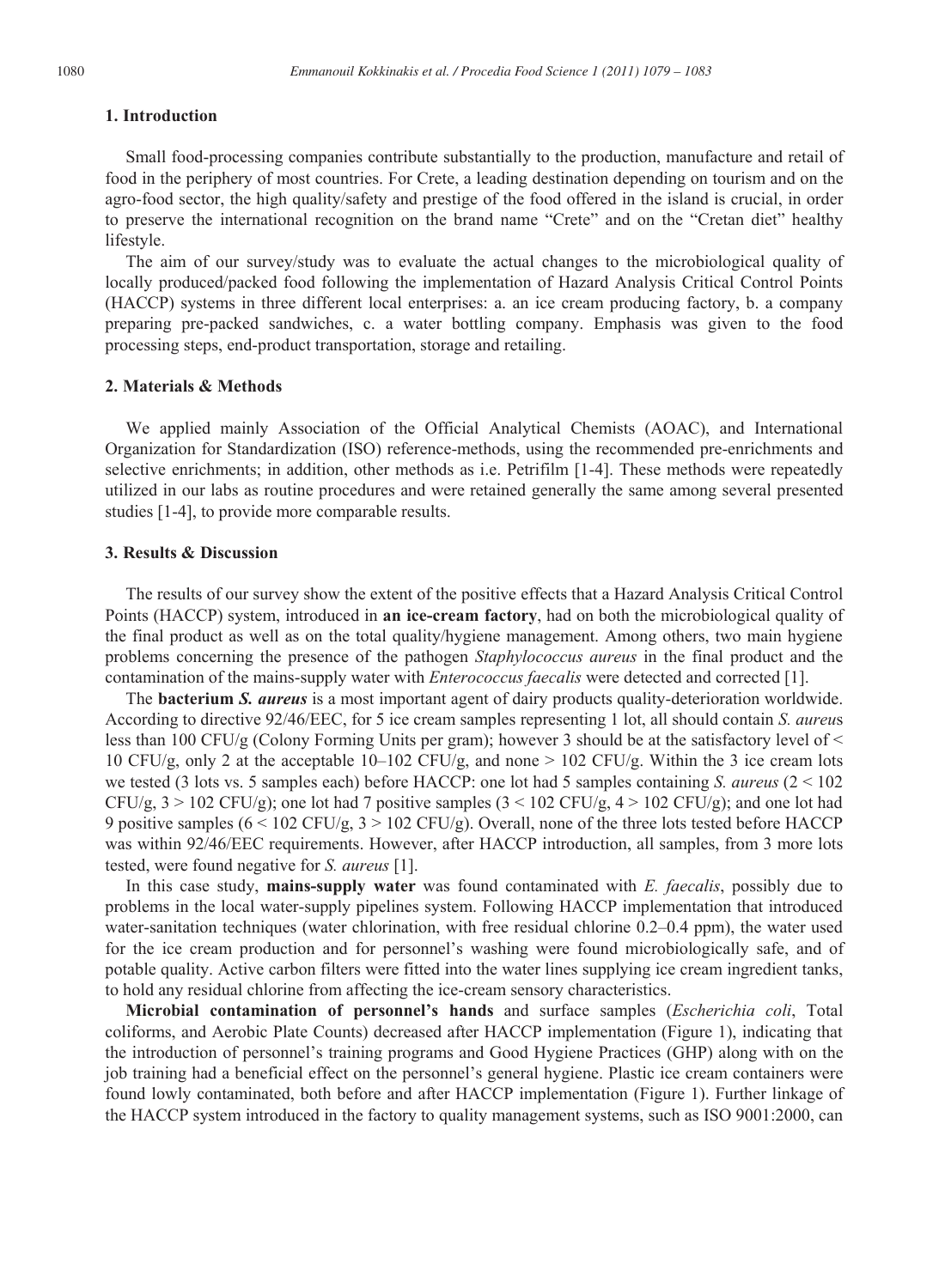be possibly proved to provide higher quality/hygiene standards, along with higher awareness of the factories customers (i.e. ice cream retailers) [1].

| Microbe         | Personnel's hands            |                                   | Containers                         |                            | Surface after CIP        |               |
|-----------------|------------------------------|-----------------------------------|------------------------------------|----------------------------|--------------------------|---------------|
|                 | before HACCP after HACCP     |                                   | before HACCP after HACCP           |                            | before HACCP after HACCP |               |
| E. coli         |                              |                                   | 75<br>(75 LC)                      | 75<br>(75~ <sub>LC</sub> ) | 25<br>(20 L C, 5 M C)    | 25<br>(25 LC) |
| Total coliforms | (15 LC, 30 HC) (40 LC, 5 MC) | 45                                | 75<br>(75~ <sub>LC</sub> )         | 75<br>(75 LC)              | 25<br>$(10$ LC, $15$ HC) | 25<br>(25 LC) |
| APC             | 45                           | 45<br>(5 LC, 40 HC) (40 LC, 5 MC) | 75<br>(50 LC, 25 MC) (70 LC, 5 MC) | 75                         | 25<br>(5 LC, 20 HC)      | 25<br>(25 LC) |

APC - Aerobic Plate Counts; LC - Low Contamination; MC - Moderate Contamination; HC - Heavy Contamination

Fig. 1. Microbial contamination of personnel's hands and surfaces in the ice-cream factory studied [1]

Concerning the **sandwiches producing plant**, no special food-safety problem was detected, possibly due to the establishment of a HACCP system in the plant. The majority of the sandwiches were usually consumed within 1-3 days, however, indicator bacteria values (*Escherichia coli*, Enterobacteriaceae, Aerobic Colony Count) cause some concerns on possible dangers to human health (data not shown) and prove the necessity of monitoring the food-storage conditions at the retailer's level [2].

| Microbial parameters | Final product (bottled water) stored at supermarkets |                        |                                |                        |                                |                        |  |  |  |
|----------------------|------------------------------------------------------|------------------------|--------------------------------|------------------------|--------------------------------|------------------------|--|--|--|
|                      | 1st month storage (80 samples)                       |                        | 2nd month storage (80 samples) |                        | 4th month storage (80 samples) |                        |  |  |  |
|                      | Mean                                                 | Range                  | Mean                           | Range                  | Mean                           | Range                  |  |  |  |
|                      | $(log_{10}CFU/250$ ml)                               | $(log_{10}CFU/250$ ml) | $(log_{10}CFU/250$ ml)         | $(log_{10}CFU/250$ ml) | $(log_{10}CFU/250$ ml)         | $(log_{10}CFU/250 ml)$ |  |  |  |
| HPC $(22 °C)$        | 0.99                                                 | $0.95 - 1.04$          | 1.18                           | $1.15 - 1.20$          | 1.23                           | 1.18-1.28              |  |  |  |
| HPC $(37 °C)$        |                                                      | 1.08–1.18              | 1.23                           | 1.20–1.25              | 1.26                           | $1.23 - 1.28$          |  |  |  |

Microbial characteristics of water samples during storage at supermarkets

HPC: Heterotrophic plate count.

Fig. 2. Changes in the Heterotrophic Plate Count (HPC) levels, during storage of the bottled water [3]

All composite foods, which before consumption do not require significant further processing other than re-heating or completion of cooking, are included in the "ready-to-eat" category. Since, due to the modern way of life, the consumption of "ready-to-eat" food as pre-packed sandwiches increases, further research is needed on the logistics and retailing chain of this food. Especially in the Cretan summer, where the temperatures are high, the retailing conditions at mini-markets and kiosks are critical for safety [2].

Finally, concerning the **water-bottling company**, the results indicated the need to improve the HACCP system, in order to continuously monitor the water quality of the supply source in the plant, and to fully implement the correct storage conditions, hygiene procedures, and customer training at supermarkets [3]. The Heterotrophic Plate Count (HPC) at the 22  $^{\circ}$ C and 37  $^{\circ}$ C levels were found to be high in the drill water (all mean logCFU/250 ml 2.27, and 2.41, respectively), and decreased after filtration and bottling;  $(2.11, \text{ and } 2.20, \text{ respectively}, \text{ after } 5 \text{ µm filtration})$ ;  $(1.79, \text{ and } 2.00, \text{ respectively}, \text{ after } 6 \text{ µm filtration})$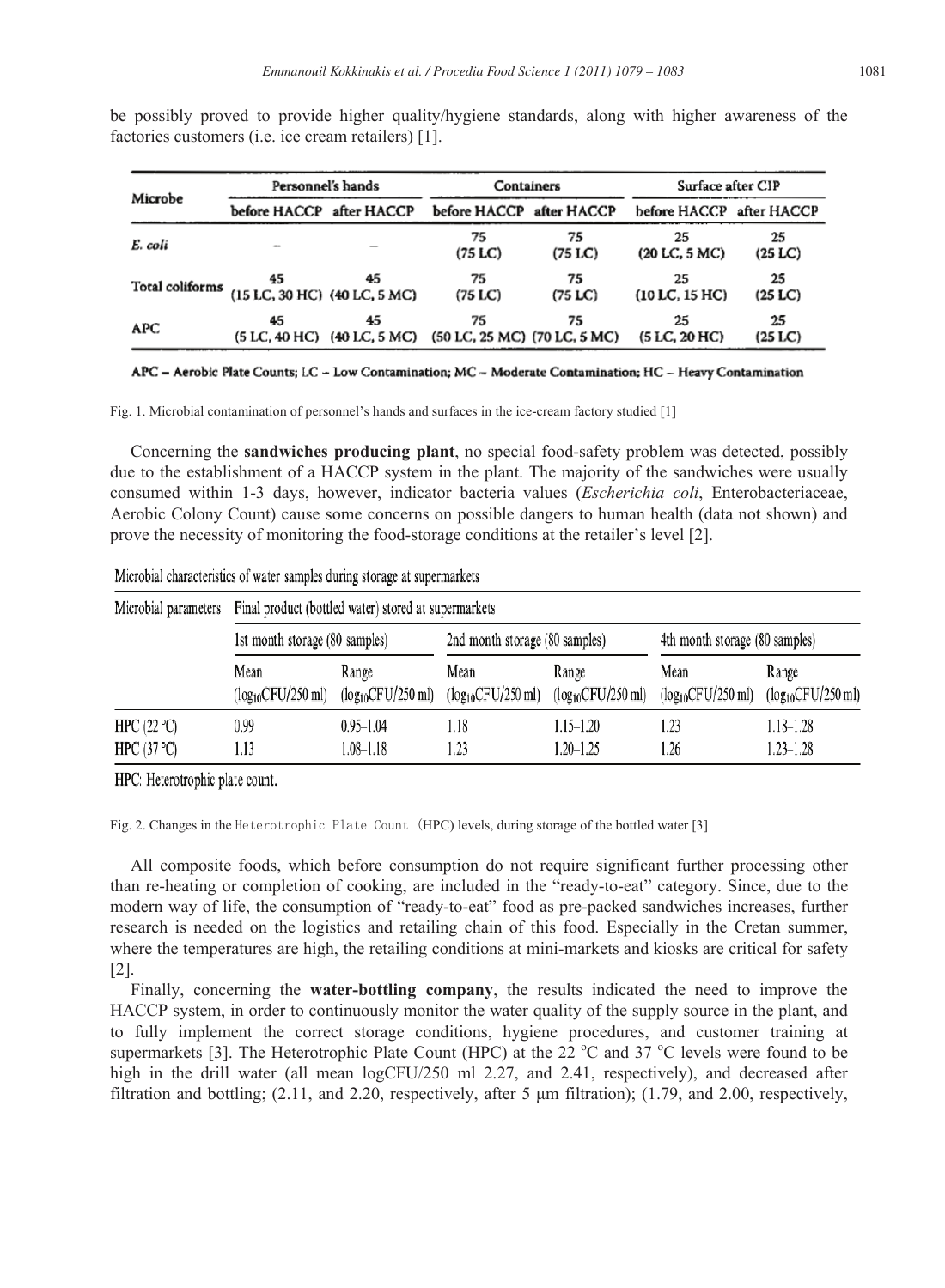after 1 um filtration);  $(0.86, \text{ and } 1.04, \text{ respectively, after } 0.2 \text{ um filtration})$ , and  $(0.96, \text{ and } 1.11, \text{ respectively})$ respectively, for the final product) [3].

The **monthly storage in the supermarkets** did not seem to affect the microbial safety of the bottled water, since all the samples tested were within safety specifications. The contribution of plant's HACCP system was valuable in terms of transportation conditions of the bottled water, since the microbial quality of the final products did not change during the 1st month of storage in supermarkets. A small increase in Heterotrophic Plate Count (HPC) levels, during the 2nd and 4th month of storage (Figure 2), was within the safety limits with all the tested samples safe for human consumption [3].

Studies have shown that **bottling water with low HPC** initial levels changed very little after several months of storage. The results of our research are in agreement with these latter studies since very low HPC levels were recorded, both in the processed and bottled water and in the same bottled water batches at the supermarkets after 1–4 months of storage. Additional reasons that maintained the bottled water quality could be the training sessions that were provided to each supermarket in terms of water safety/hygiene and product storage in a controlled environment (i.e. air-conditioned storage at  $20-22$  °C) [3].

Both in the case of the **ice-cream factory** [1], as of course and in the **water-bottling plant** [3], the quality of the water source were proved crucial. The responsibility on this water quality concerns the local self-administration, since it is influenced by the potable water offered by self-administration companies [1], as well as by environmental parameters that influence spring-water quality [3]. Since, after the changes in the local-self administration in Greece (Kallikratis project), many self-administration companies that currently manage water supply and distribution will be closing, special attention must be given at the local level, so that the water quality to be sustained or improved if possible.

In the case of the ice-cream factory [1] **specific technical problems** arise, as i.e. whether the water must be chlorinated and what may be the effect of chloride in the final product. A question is whether such water, disinfected with chlorine, should be used at all in food industry; however in many rural areas there may be no other source of water for local industries. In the case of the water-bottling company [3], monitoring of the animal husbandry activities and the use of agricultural pesticides in the area is crucial in preserving the environment and the water sources.

Especially for the **agriculture-environment axis** and since the majority of the Greek farms are smallsized, the Agricultural Cooperation Associations should be encouraged to manage the application of Good Agricultural Practise (GAP) protocols [5]. The application of GAP protocols, as the AGRO 2-1 & 2-2, can reduce microbial hazards for food consumers and furthermore can establish agro-food practices in compliance to modern hygiene requirements [5].

#### **4. Conclusion**

In all the cases studied [1-3], HACCP implementation had a positive impact on company functioning, personnel professionalism, and raw-materials quality-standards, while it was effective in reducing average microbiological counts during food preparation. However, further attention is required, in order to sustain and improve the quality perception and the relevant practises of the local food-processing industry.

During the implementation of HACCP, this industry faces specific technical problems and challenges that require technical expertise, innovation and close cooperation with the local tertiary-education and research infrastructure that were established in Crete the last 25 years. This cooperation, in these years of economic crisis, is a prerequisite not only for preserving local-food safety but also for developing future innovation applications.

The food and drink industry, combined with tourism are of the most important income sectors in Crete and Greece in general. Beyond the teaching duties, that the members of this scientific group have, we feel obliged to stimulate the awareness of local food enterprises on the necessity of cooperation and of promoting innovation, in order to keep this sector competitive.